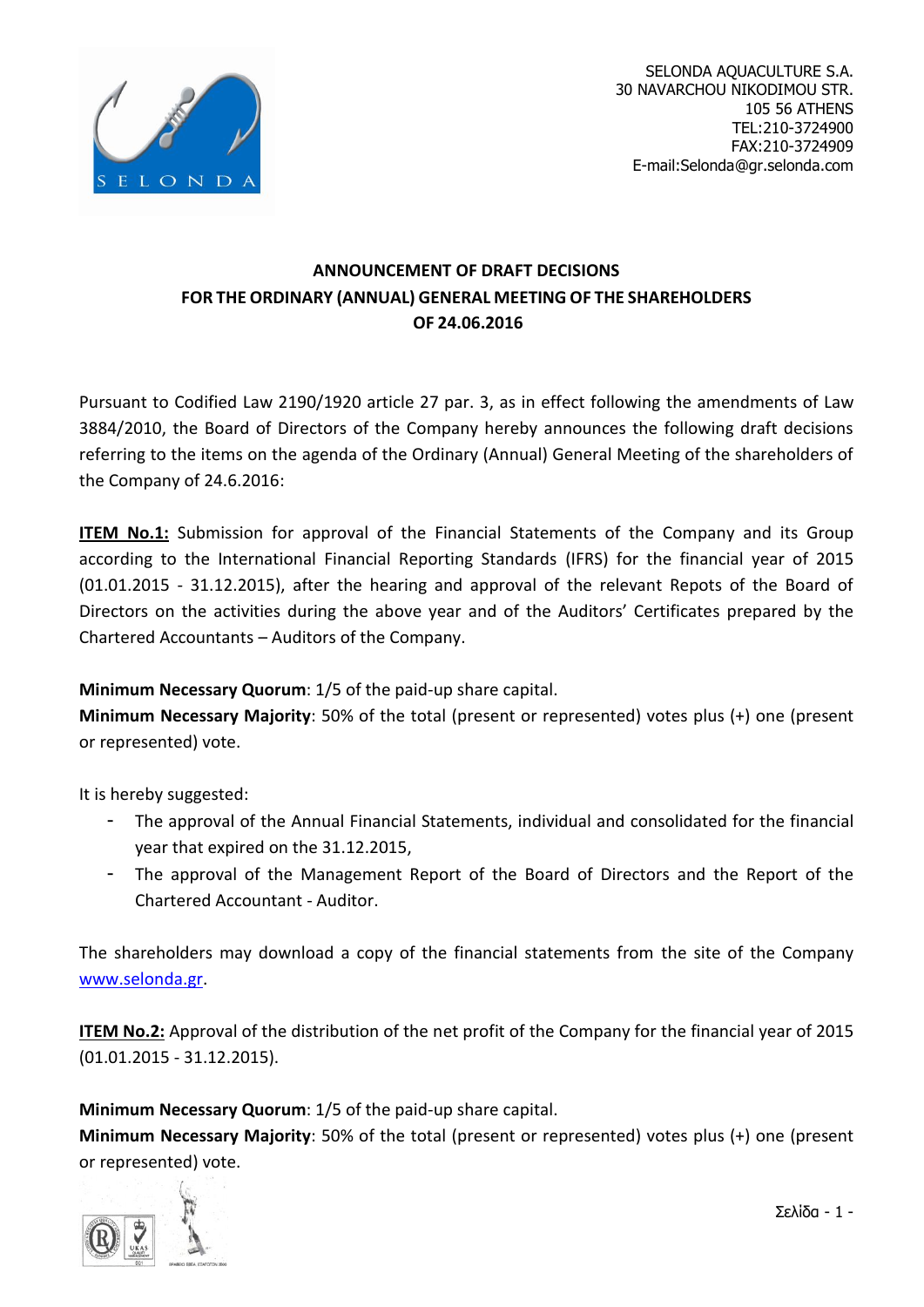

It is hereby suggested:

- The approval of the net profit distribution table of the Company for the financial year of 2015 as this profit are reflected in the financial statements.

**ITEM No.3:** Acquittal of all members of the Board of Directors as well as of the Auditors from any compensation liability for the management of the affairs of the Company, the drafting and review of the annual financial statements of the Company for the financial year of 2015 (01.01.2015 - 31.12.2015).

### **Minimum Necessary Quorum**: 1/5 of the paid-up share capital.

**Minimum Necessary Majority**: 50% of the total (present or represented) votes plus (+) one (present or represented) vote.

It is hereby suggested:

- The approval of the activities of the financial year of 2015 and the acquittal of all persons that acted as members of the Board of Directors during the financial year, i.e. from 01.01.2015 to 31.12.2015, from any compensation liability for the management of the affairs of the Company the closed financial year.
- The acquittal of the Chartered Accountants-Auditors from any compensation liability for their activities during the closed financial year of 2015.

**ITEM No.4:** Appointment of the Company's Regular and Substitute Chartered Accountants - Auditors for auditing the financial statements of the Company and its Group for the financial year of 2016 (01.01.2016 - 31.12.2016), determination and approval of their fees.

## **Minimum Necessary Quorum**: 1/5 of the paid-up share capital.

**Minimum Necessary Majority**: 50% of the total (present or represented) votes plus (+) one (present or represented) vote.

It is hereby suggested for the current financial year of 2016:

- The election of regular and substitute Chartered Accountants - Auditors from **GRANT THORNTON**.

-The settlement of their fees for auditing the annual financial statements according to the law.

**ITEM No.5:** Approval of remuneration and compensation paid to the members of the Board of Directors for their presence and participation at the meetings of the Board during the previous year of 2015 and pre-approval of the remuneration and compensation to be paid to the members of the

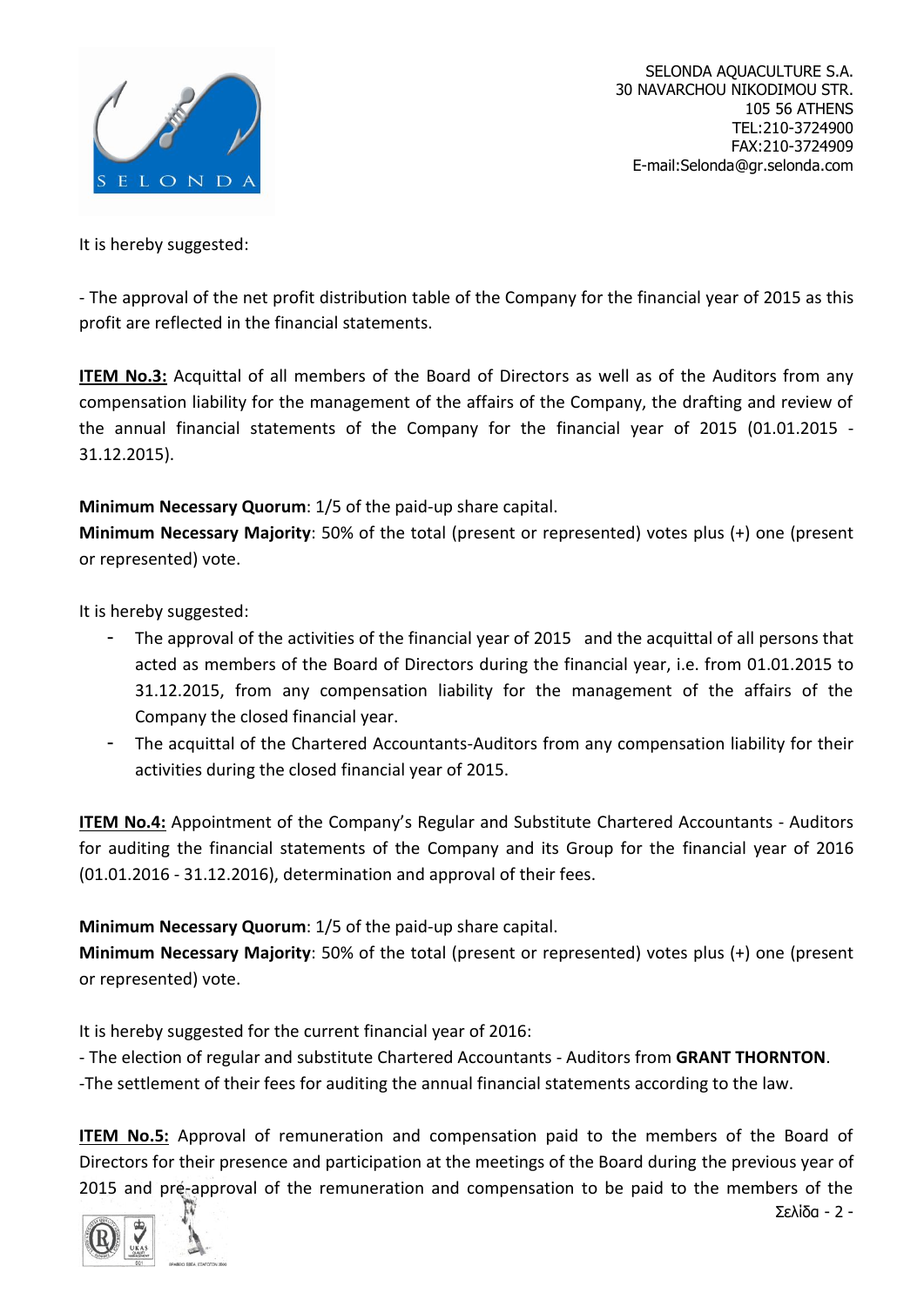

Board of Directors for the year 2016, according to articles 24 of Codified Law 2190/1920 and 5 of Law 3016/2002.

### **Minimum Necessary Quorum**: 1/5 of the paid-up share capital.

**Minimum Necessary Majority**: 50% of the total (present or represented) votes plus (+) one (present or represented) vote.

It is hereby suggested:

- The approval of the remuneration paid to the members of the Board of Directors during the financial year of 2015, which has been pre–approved by the decision of the Ordinary General Meeting of the 25.06.2015.

-The pre-approval of the remuneration of the members of the Board of Directors for the financial year of 2016.

**ITEM No.6:** Granting permission according to article 23 par. 1 of Codified Law 2190/1920 to the members of the Board of Directors of the Company to participate in the Boards of Directors or the management of affiliated companies.

#### **Minimum Necessary Quorum**: 1/5 of the paid-up share capital.

**Minimum Necessary Majority**: 50% of the total (present or represented) votes plus (+) one (present or represented) vote.

The granting of the said permission for all members of the Board of Directors of the Company to participate in the Boards of Directors or the management of affiliated companies is hereby suggested.

**ITEM No.7:** a) Approval of the deeds of guarantee granted by the Board of Directors in favour of subsidiaries and affiliated companies of the Group pursuant to article 23a of Codified Law 2190/1920 during the second semester of the previous financial year of 2015 and during the first semester of the financial year of 2016. b) Approval of Contracts and Private Agreements pursuant to article 23a of Codified Law 2190/1920.

**Minimum Necessary Quorum**: 1/5 of the paid-up share capital.

**Minimum Necessary Majority**: 50% of the total (present or represented) votes plus (+) one (present or represented) vote.

It is hereby suggested:

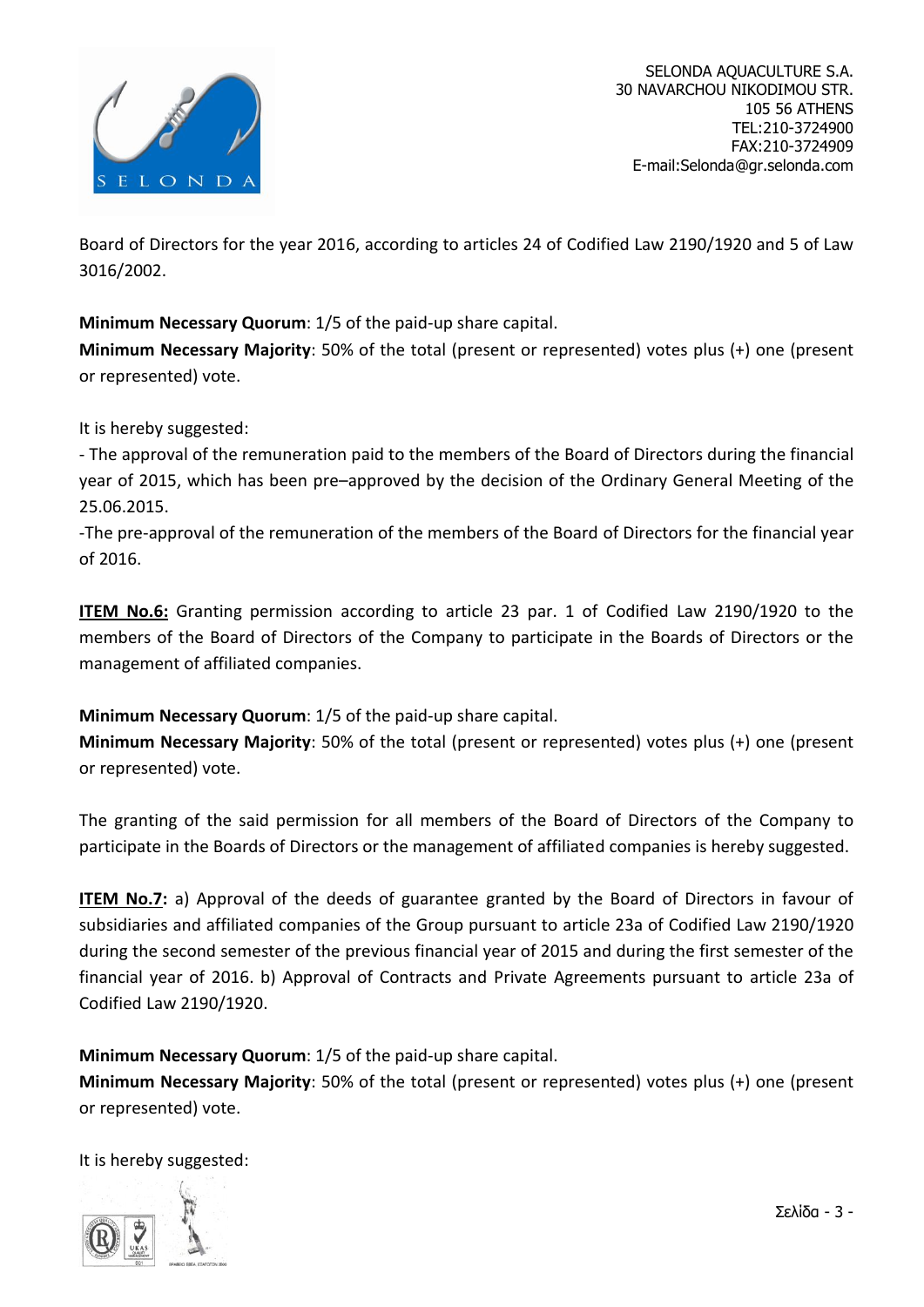

- The approval of the deeds of guarantee granted by the Company to the banks in favour of subsidiary and affiliated companies of the Group pursuant to article 23a of Codified Law 2190/1920.
- The approval of Contracts and Private Agreements falling within the scope of article 23a of Codified Law 2190/1920.

**ITEM No.8:** Approval of the amendment of articles 2, 6, 7 of the Articles of Association of the Company, of the addition of new articles 8, 9 and 12, as well as of the amendment and renumeration of articles 8, 9, 10, 11, 12, 13, 14, 15, 16, 17 and 18. Verbal and morphological changes throughout the Articles of Association..

**Minimum Necessary Quorum**: 1/5 of the paid-up share capital.

**Minimum Necessary Majority**: 50% of the total (present or represented) votes plus (+) one (present or represented) vote.

It is hereby suggested:

- The approval of the recommended amendments of the Articles of Association of the Company for the purpose of the detailed citation of the relevant provisions of Law and of compliance with the best practice policies recommended for listed companies.
- The approval of verbal and morphological changes throughout the Articles of Association for the purpose of correcting grammatical and spelling errors as well as of the clarity and uniformity of the text.

More specifically, in addition to the verbal and morphological changes throughout the Articles of Association, it is hereby suggested:

a. The approval of the amendment of article 2 of the Articles of Association on the registered seat of the Company and the transfer of the registered seat to the Municipality of Maroussi.

b. The approval of the amendment of article 6 for the purpose of the clearer designation of the way the records of the dematerialized registered shares of the Company are kept.

c. The approval of the amendment of article 7 by the addition of paragraph on the place and time the General Meeting is convened.

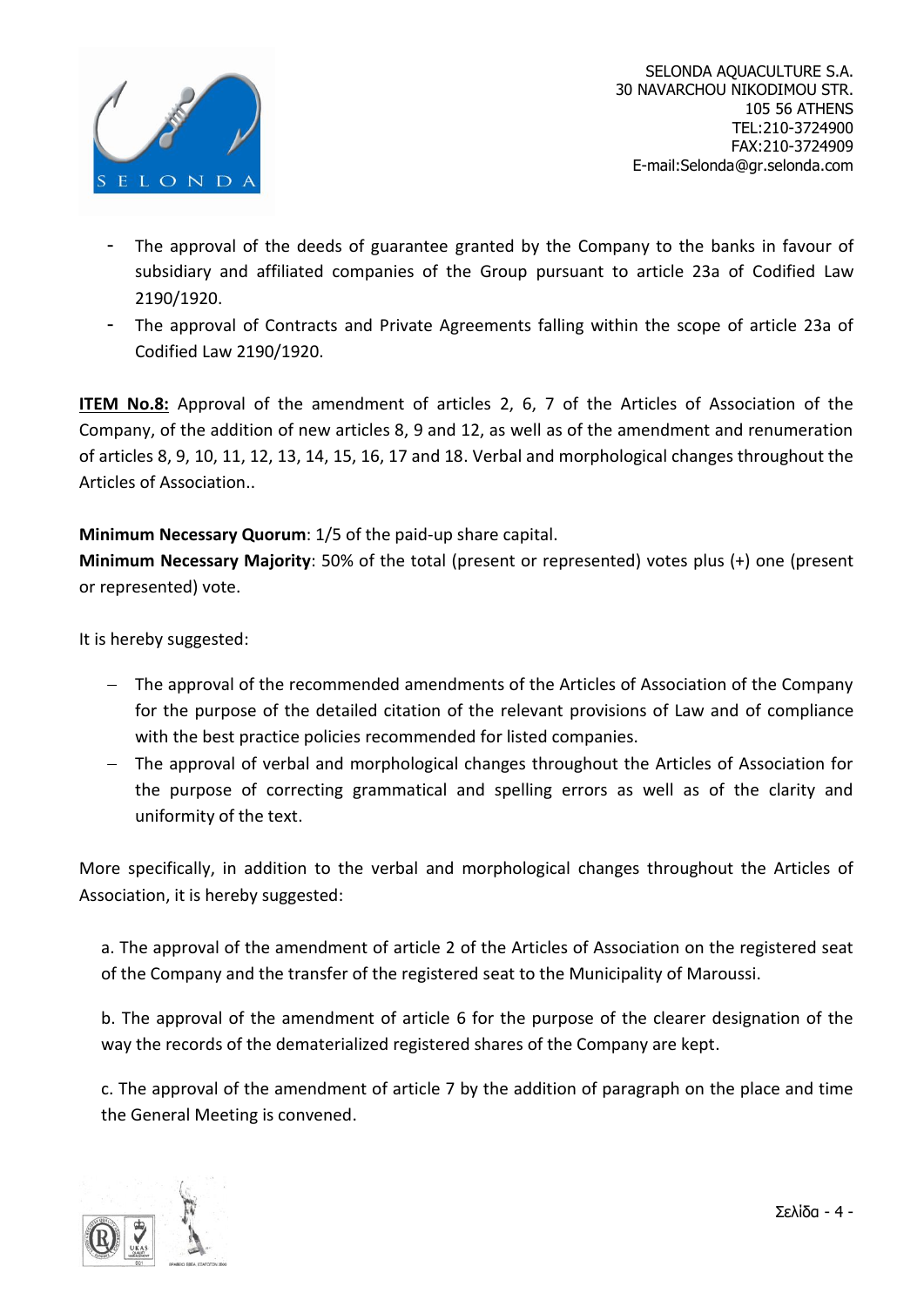

d. The approval of the addition of new article 8 on the quorum and majority required for the decisions by the General Meeting of the shareholders of the Company and the participation at its meetings, in accordance with Codified Law 2190/1920.

e. The approval of the addition of new article 9 on the invitation of the General Meeting, in accordance with Codified Law 2190/1920.

f. The approval of the renumeration of article 8 to article 10 and its amendment by the addition of paragraph on the exclusive powers of the General Meeting, in accordance with Codified Law 2190/1920.

g. The approval of the renumeration of article 9 to article 11 and its amendment by the addition of provision on the determination of the status of the members of the Board of Directors, in accordance with Law 3016/2002, and the reduction of the term of the Board of Directors to four (4) years, in accordance with the best practice policies for listed companies.

h. The approval of the addition of new article 12 on the powers of the Board of Directors, the assignment of powers by the Board of Directors and the competition prohibition applicable to the members of the Board of Directors as well as to third parties to which powers of the Board have been assigned.

i. The approval of the renumeration of article 10 to article 13 and its amendment by the addition of provision for the appointment of an independent Vice Chairman in case the Chairman of the Board of Directors is an executive member (in accordance with the best practice policies for listed companies) and of provision for the possibility the executive Vice Chairman of the Board of Directors to also serve as the Managing Director of the Company.

g. The approval of the renumeration of article 11 to article 14 and its amendment by the addition of paragraph on the election by the Board of Directors of members in replacement of other members that resigned, deceased or lost their capacity in anyway whatsoever.

k. The approval of the renumeration of article 12 to article 15 and its amendment by the addition of provisions on the invitation of the Board of Directors, its convocation, the time and place where its meetings shall be held.

l. The approval of the renumeration of article 13 to article 16 and its amendment with regard to the majority required for the decisions of the Board of Directors with reference to the provision by Law for cases where an increased majority percentage is required.